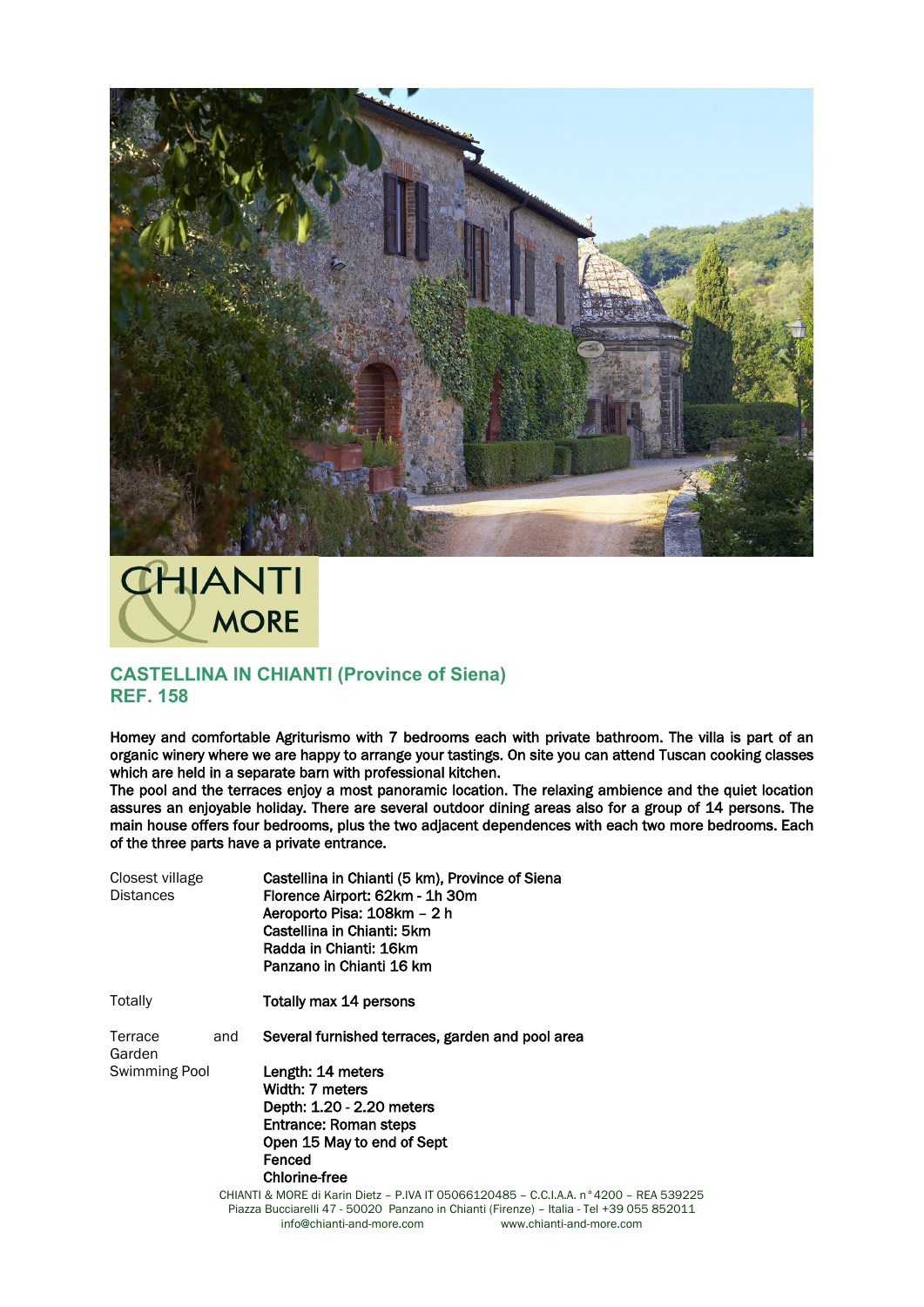| Views<br>Location<br>Pets<br>Parking lot<br>Kitchen equipment<br>Washing machine<br>TV<br>Internet<br>Safe | Distance from villa: 50 meters<br>360 degree views on the beautiful vineyards of the area<br>Very panoramic, within a fine working winery with organic production, tours and<br>tastings are possible<br>no<br>Yes<br>Big refrigerator with freezer, 5 ring-gas-hob, dishwasher, sink, American coffee<br>maker, Espresso maker, microwave<br>yes<br>Smart TV<br>Wifi<br>no |
|------------------------------------------------------------------------------------------------------------|-----------------------------------------------------------------------------------------------------------------------------------------------------------------------------------------------------------------------------------------------------------------------------------------------------------------------------------------------------------------------------|
| Weekly rates                                                                                               | 07 May 2022-27 May 2022 € 4225.-<br>28 May 2022-08 Jul 2022 € 4875.-<br>09 Jul 2022-26 Aug 2022 € 6500 .-<br>27 Aug 2022-23 Sep 2022 € 4875.-<br>24 Sep 2022-16 Dec 2022 € 4225.-<br>17 Dec 2022-31 Dec 2022 € 4875.-                                                                                                                                                       |
| Inclusive                                                                                                  | Water consumption, gas for warm water and cooking, electricity (except for Air<br>Conditioning), bed linen and towels                                                                                                                                                                                                                                                       |
| Exclusive, payable<br>on the spot<br>Breakage deposit<br>Villa                                             | Tourist tax: 2,00 per person for the first 7 nights, Cooking class on site<br>Charged on consumption: Heating, Air Conditioning<br>Euro 500 .-<br><b>Ground floor</b>                                                                                                                                                                                                       |
|                                                                                                            | Living room/ Dining room/ Kitchen<br>Living room with exit to the outdoor dining area with a large table and chairs, Smart<br>TV, dining table with 14 chairs, open fireplace, desk, fully equipped kitchen with big<br>refrigerator /freezer, gas hob with 5 rings, dishwasher<br>Bathroom with WC and sink.                                                               |
|                                                                                                            | <b>First Floor</b><br>Bedroom 1<br>twin bedded room (can be converted into a double if requested when booking), air<br>conditioning.<br>En-suite bathroom with shower, sink, bidet, WC.                                                                                                                                                                                     |
|                                                                                                            | Bedroom <sub>2</sub><br>Double bed (cannot be converted into twin beds), air conditioning.                                                                                                                                                                                                                                                                                  |
|                                                                                                            | En-suite bathroom with shower, sink, WC.                                                                                                                                                                                                                                                                                                                                    |
|                                                                                                            | Bedroom <sub>3</sub><br>Double bed (cannot be converted into twin beds), air conditioning.<br>En-suite bathroom with shower, sink, WC.                                                                                                                                                                                                                                      |
|                                                                                                            | Bedroom 4<br>Double bed (cannot be converted into twin beds), air conditioning.<br>En-suite bathroom with Large shower, sink, bidet, WC.                                                                                                                                                                                                                                    |
|                                                                                                            | Dependance<br><b>Ground Floor</b><br>Sitting room/ Coffee kitche with TV, open fireplace, kitchen with refirgerator/<br>freezer, gas hob with 4 rings, exit to the terrace with outdoor dining facilities                                                                                                                                                                   |
|                                                                                                            | Bedroom 5<br>Double bed (cannot be converted into twin beds), air conditioning.<br>En-suite bathroom with large shower, sink, bidet, WC.                                                                                                                                                                                                                                    |
|                                                                                                            | CHIANTI & MORE di Karin Dietz - P.IVA IT 05066120485 - C.C.I.A.A. n°4200 - REA 539225                                                                                                                                                                                                                                                                                       |